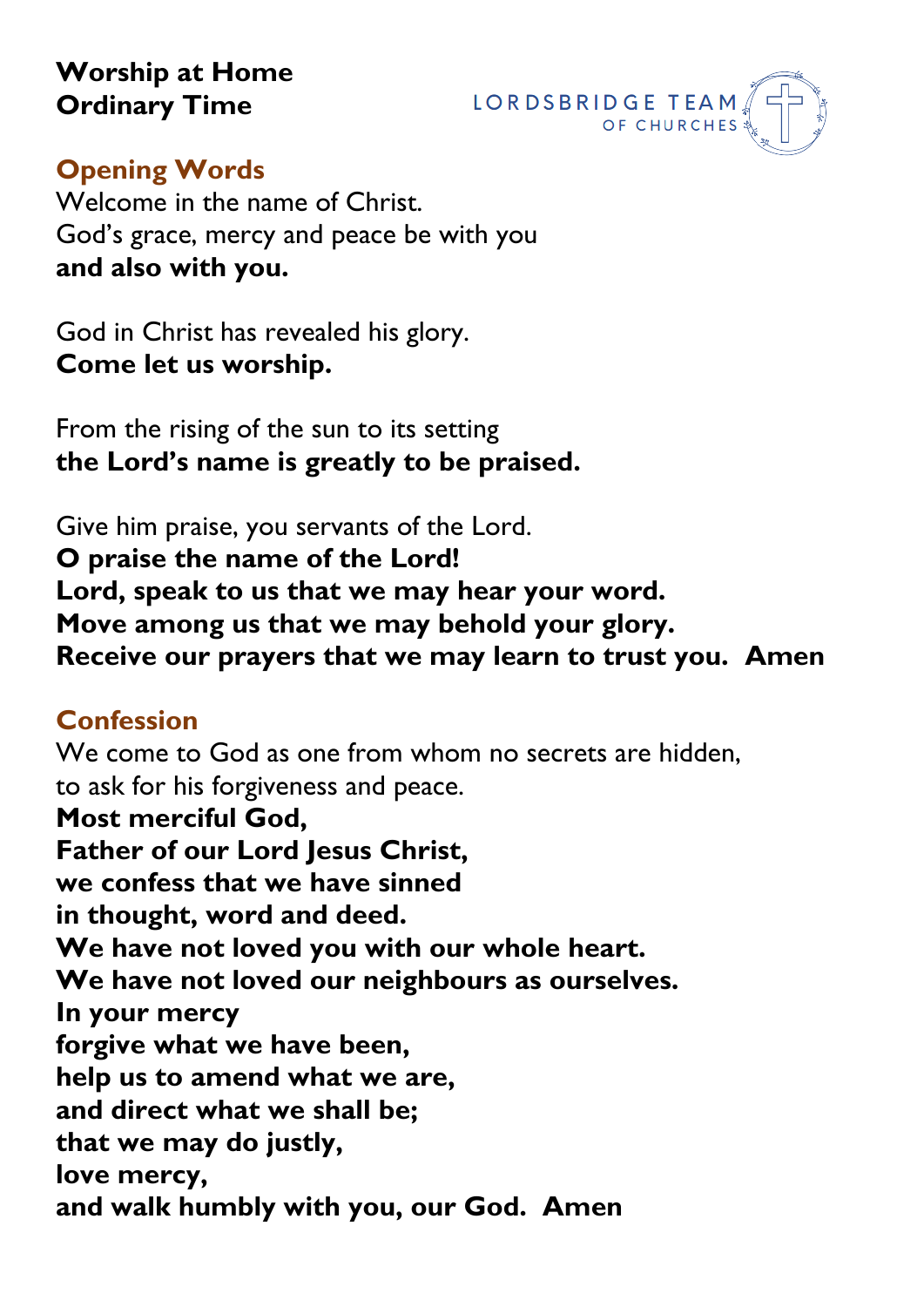# **The Collect**

Lord of heaven and earth, as Jesus taught his disciples to be persistent in prayer, give us patience and courage never to lose hope, but always to bring our prayers before you; through Jesus Christ our Lord. Amen

# **Readings and Reflection**

## **Affirming our Faith**

**We believe in God the Father, from whom every family in heaven and on earth is named. We believe in God the Son, who lives in our hearts through faith, and fills us with his love. We believe in God the Holy Spirit, who strengthens us with power from on high. We believe in one God; Father, Son and Holy Spirit. Amen** 

#### **Prayers for others and ourselves**

*You may like to use these prayers or your own prayers*

Living and loving God,

we pray that your Church may reflect your love and mercy; that we may live as those who share your peace and your forgiveness, that we may seek to live in harmony with each other.

Lord, in your mercy: **Hear our prayer**

We ask your blessing upon all who are suffering from acts of violence and war at this time. We remember areas of the world where there is tension and hatred. Lord, may they not be overcome with evil but overcome evil with good.

Lord, in your mercy: **Hear our prayer**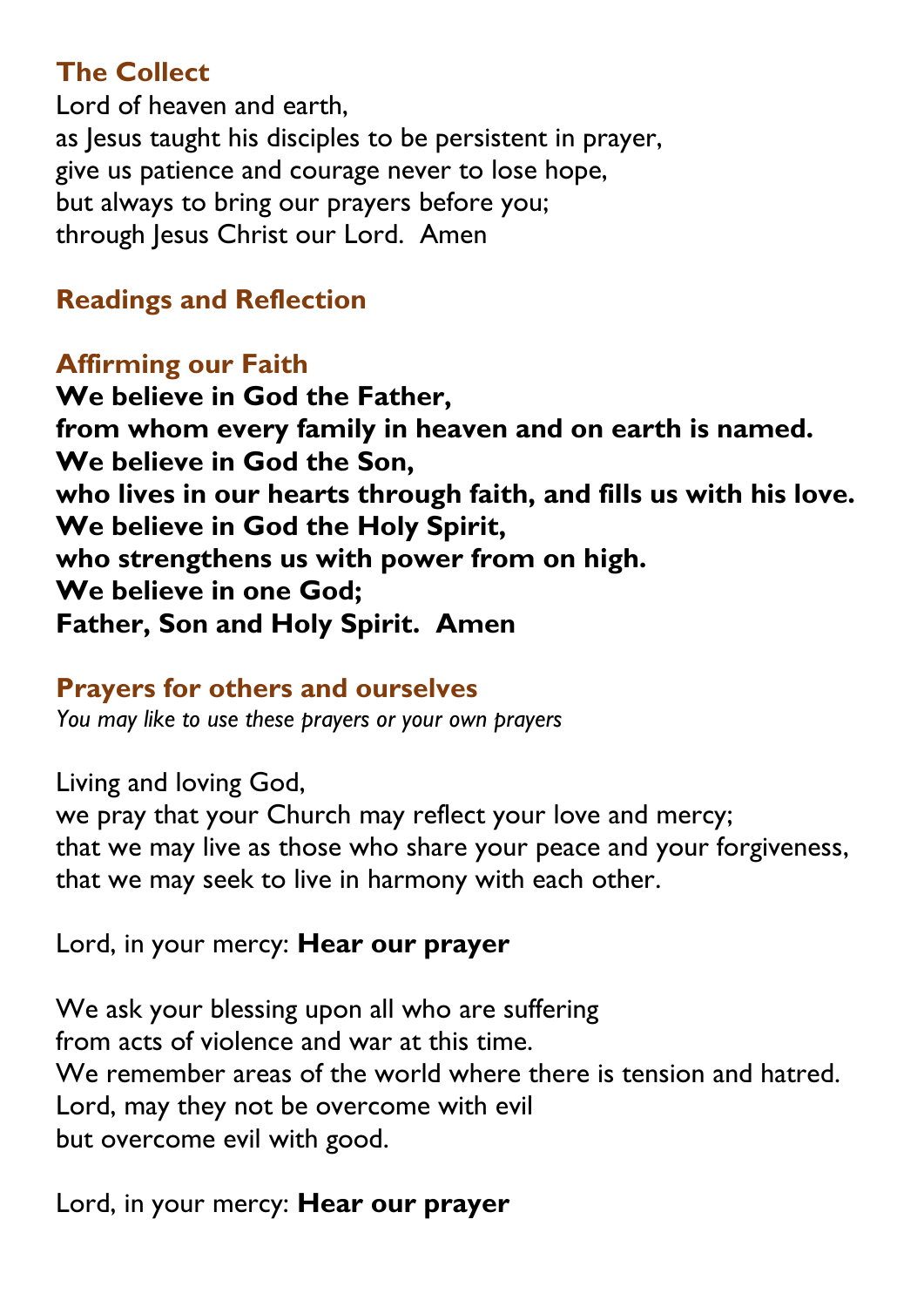Lord, we thank you for all who have shown us the way of love through their own self-giving and generosity.

We ask your blessing on our homes and all who are dear to us. We remember before you all who feel lonely and rejected at this time.

### Lord, in your mercy: **Hear our prayer**

We ask your guidance upon all who are burdened by the cares of this world; for those who are overwrought or anxious; for those who are fearful about the future; for those who are ill or suffering. May they know the peace of your loving presence in their lives.

#### Lord, in your mercy: **Hear our prayer**

Lord God, we give thanks for our salvation through Jesus Christ. Bless your saints and our loved ones departed with the joy of your presence and the fullness of life eternal. Be close to those who mourn; give them the comfort of human care and the strength of your presence.

Lord, in your mercy: **Hear our prayer**

Lord God, in a time of quiet we bring before you our personal thanks, concerns and prayers.

Merciful Father: **accept these prayers for the sake of your Son, our Saviour, Jesus Christ. Amen**